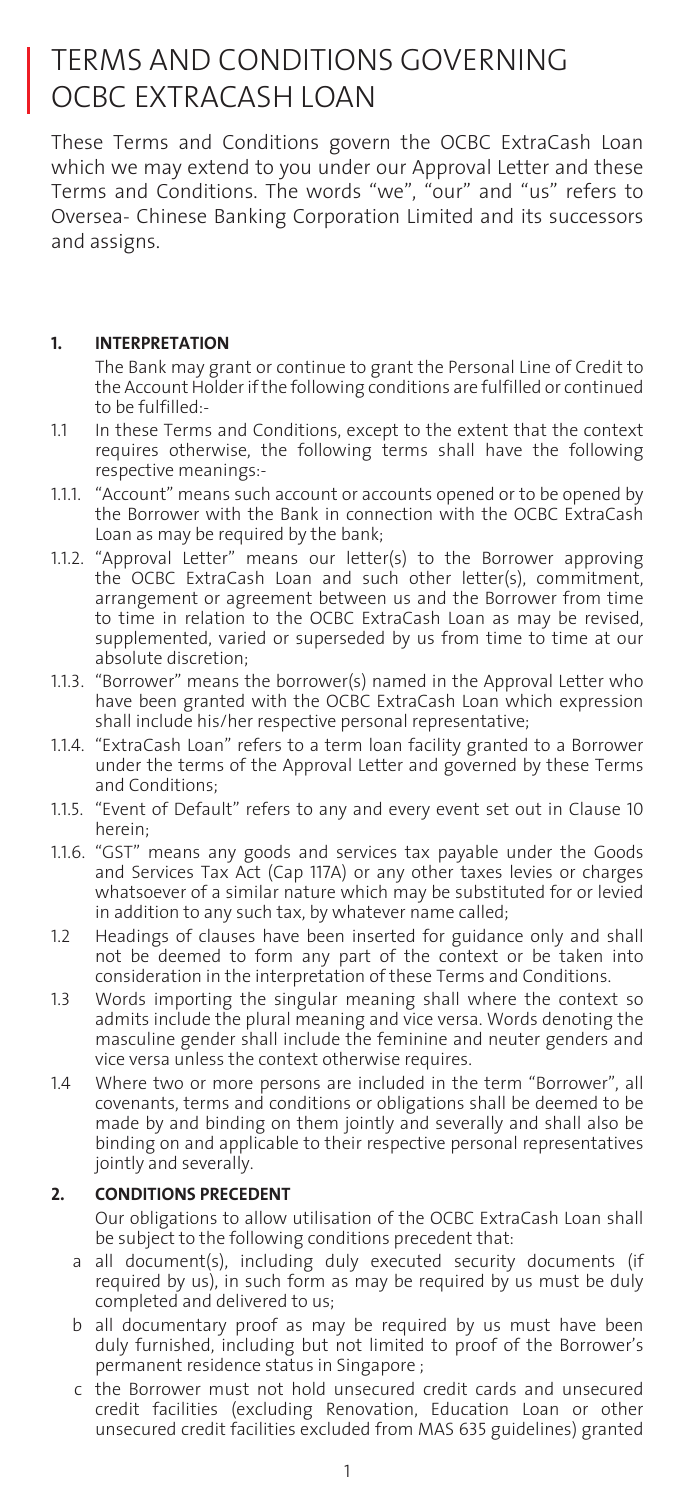by OCBC Bank and any of its affiliated corporations totalling more than six times, four times or two times the Borrower's monthly income, for a borrower with annual income of more than S\$120,000, between S\$30,000 – S\$119,999 or between S\$20,000 – S\$29,999 respectively."

- d the Borrower has established an Account as may be required by us;
- e the Borrower effects and maintains at the Borrower's expense, such insurance policies as we may require;
- f no Event of Default has occurred or is continuing or is anticipated or will result from the disbursement of the OCBC ExtraCash Loan or any part thereof;
- g there are no circumstances which, in our opinion, could adversely affect our ability, decision or willingness to grant or continue to grant the OCBC ExtraCash Loan to the Borrower; and
- h all other conditions precedent as we may require or impose have been fulfilled to our satisfaction or have otherwise been duly complied with.

# **3. INTEREST**

- 3.1 Unless otherwise provided, interest shall be calculated and accrued on the actual number of days in the year based on a 365 day year and where it is a leap year, on a 366 day year. Interest on the OCBC ExtraCash Loan shall be calculated on a monthly rest basis, on the amount outstanding on the OCBC ExtraCash Loan as at the last day of the preceding month or such other method of calculation as shall be determined by us from time to time in accordance with our prevailing practice.
- 3.2 All interest shall be charged and payable at the rate(s) provided in the Approval Letter and these Terms and Conditions up to the date of full payment of the amounts due, as well after as before any judgement obtained in respect thereof.
- 3.3 We are entitled without prior notice at any time and from time to time, to increase, decrease or vary at our absolute discretion any applicable interest rate(s) and/or periodic rests. Such new interest rate(s) and/or periodic rest(s) shall take effect from the date determined by us.

## **4. LATE FEE ON OVERDUE PAYMENT**

- 4.1 All interest shall be charged and payable at the rate(s) provided in the Approval Letter and these Terms and Conditions up to the date of full payment of the amounts due, as well as before any termination of the OCBC ExtraCash Loan or any judgement obtained in respect thereof. In the event that the Borrower fails or refuses to pay the monthly instalments, interest and/or any other monies due to the Bank when due and payable ("Overdue Amounts"), the Borrower shall pay any additional interest as may be imposed and at a rate as stipulated by the Bank from time to time on the Overdue Amounts from the due date until the date of payment, as the case may be, as well as before judgement, such interest accumulating by way of simple of compound interest as determined by the Bank at its absolute discretion.
- 4.2 In addition to the foregoing, the Borrower shall pay to us a late payment fee of such amount as stated in the OCBC ExtraCash LoanPricing Guide for any overdue payment of any instalment for each month that it is overdue.

# **5. REPAYMENT**

- 5.1 Where applicable, the following provisions shall apply to the ExtraCash Loan:
- 5.1.1. Regular Instalments Repayment Plan

 Under the Regular Instalments Repayment Plan, the OCBC ExtraCash Loan shall be repayable by monthly instalments comprising both principal and interest as shall be specified in the Approval Letter or as may be notified by us to the Borrower from time to time. The first monthly instalment shall commence and subsequent instalments shall be payable on such date(s) as specified in the Approval Letter until the whole of the OCBC ExtraCash Loan, together with interest shall be fully paid and satisfied.

- 5.1.2. Deferred Payment Repayment Plan
	- (i) Under the Deferred Payment Repayment Plan, payment of the first monthly instalment of the OCBC ExtraCash Loan shall be deferred for the period specified in the application form, or any such period that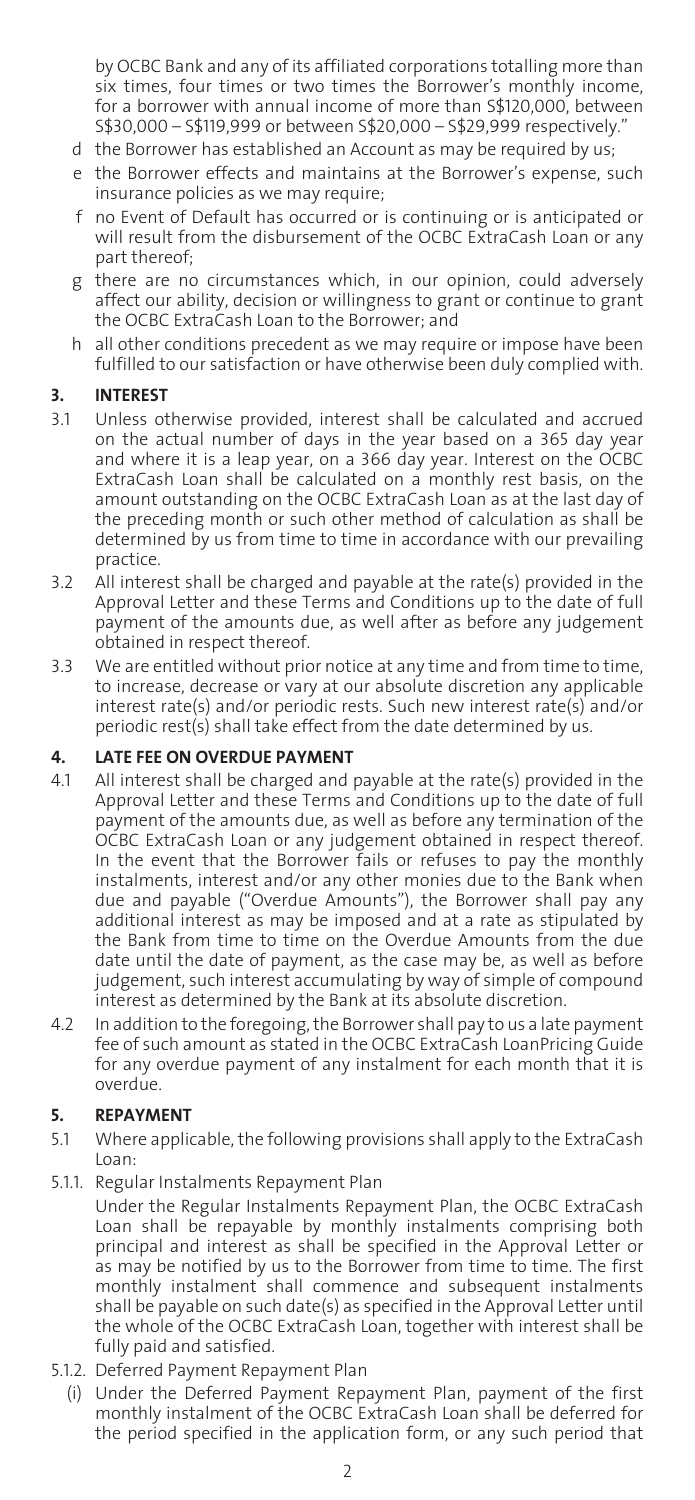may be determined by us, from the date of the approval of the OCBC ExtraCash Loan. During the deferred payment period, interest shall accrue on a daily basis on the quantum of the OCBC ExtraCash Loan and shall be pavable on the final instalment of the OCBC ExtraCash Loan, unless otherwise notified by us.

- (ii) Upon expiration of the deferred payment period, the OCBC ExtraCash Loan shall be repaid in accordance with the Regular Instalments Payment Plan. For the avoidance of doubt, the agreed tenor shall include the deferred payment period.
- 5.2 We shall have the right (but not the obligation) to deduct from the Account for repayment of any instalment and/or interest on due dates. The Borrower shall ensure that the Account has sufficient funds before the due date to meet the deduction. We shall be entitled to apply any sum of money debited from the Account towards payment of the OCBC ExtraCash Loan and/or any other monies due to us in such order and proportion as we shall in our absolute discretion deem fit or may credit the same or part thereof to a non interest bearing suspense account.
- 5.3 In the event that the date of payment of a monthly instalment or interest falls on a day which is not a business day, the instalment or interest payable shall be debited from the Account on the next succeeding business day. For the purpose of this sub-clause, a "business day" is a day on which we are open for business excluding Saturdays, Sundays and public holidays.
- 5.4 No payment or any part thereof made by the Borrower shall be treated as repayment of the principal amount of the OCBC ExtraCash Loan until all interest due, accrued or in arrears has been paid.

# **6. PREPAYMENT & RESTRUCTURING**

- 6.1 The Borrower shall pay a prepayment fee of such amount as stated in the OCBC ExtraCash Loan Pricing Guide for any partial or full prepayment of the OCBC ExtraCash Loan.
- 6.2 Each partial prepayment shall be no less than a minimum amount as specified in the OCBC ExtraCash Loan Pricing Guide and in multiples of amounts as specified in the OCBC ExtraCash Loan Pricing Guide.
- 6.3 The return of a cashier's order for the OCBC ExtraCash Loan amount by the Borrower to us for cancellation shall be deemed to be a prepayment of the OCBC ExtraCash Loan.
- 6.4 The Borrower shall give one (1) month's prior written notice to us of any intention to prepay the OCBC ExtraCash Loan or any part thereof or pay to us one (1) month's interest in lieu of such notice being given.
- 6.5 The Borrower may request to restructure the ExtraCash Loan to a longer tenor, subject to our approval, if the existing tenor is four years or less.
- 6.6 The Borrower shall pay a restructuring fee of such amount as stated in the OCBC ExtraCash Loan Pricing Guide for any request to restructure the OCBC ExtraCash Loan.

# **7. CANCELLATION OF OCBC EXTRACASH LOAN**

- 7.1 Notwithstanding any terms and conditions contained herein or in the Approval Letter, the Borrower's payment of any fee and/or performance of any act(s) relating to or in reliance of the grant of the OCBC ExtraCash Loan or anything whatsoever, we may at our absolute discretion cancel or withhold the disbursement of the OCBC ExtraCash Loan or any part thereof as we at our absolute discretion shall deem fit.
- 7.2 The OCBC ExtraCash Loan shall be drawn down in one tranche. Any part of the OCBC ExtraCash Loan remaining undrawn shall be cancelled.
- 7.3 The Borrower shall pay such cancellation fee as may be imposed by us (with or without notice) from time to time.

# **8. REPRESENTATION AND WARRANTIES**

- 8.1 The Borrower warrants, declares and represents that:
	- a there are no litigation, arbitration or other proceedings or claims pending or threatened against the Borrower;
	- b there are no bankruptcy petitions/proceedings or statutory demands or orders made against the Borrower;
	- c the Borrower is not in any event unable to pay his debts or is insolvent within the meaning of the Bankruptcy Act (Cap 20);
	- d the Borrower has not entered into any statutory or other arrangement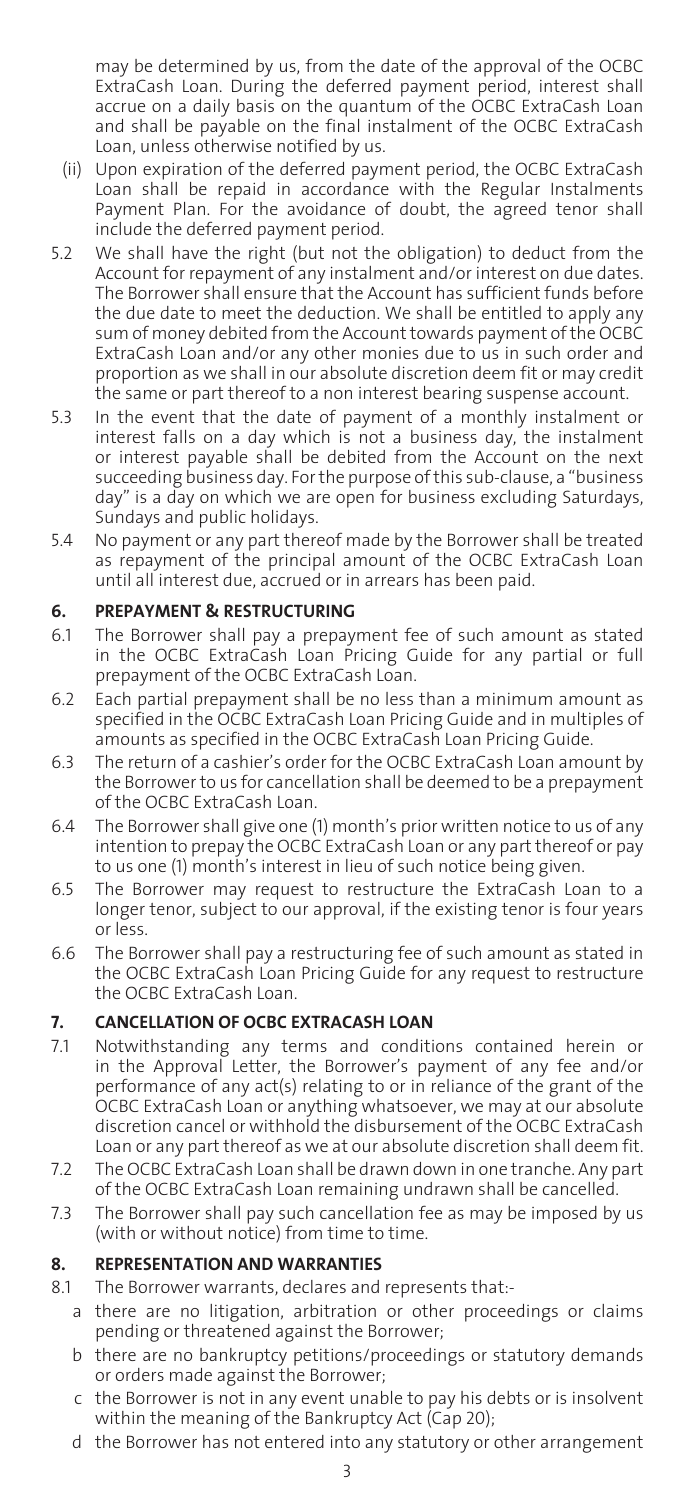(voluntary or otherwise) or composition for the benefit of creditors generally; and

- e the Borrower is not involved in any activities that will attract investigation and/or prosecution under the Corruption, Drug Trafficking and Other Serious Crimes (Confiscation of Benefits) Act (Cap 65A).
- 8.2 If any information, warranty, representation, statement or declaration made by the Borrower whether in the application form for the OCBC ExtraCash Loan, or otherwise is in our opinion untrue or incorrect in any respect whatsoever, we shall be entitled to recall and/or cancel the OCBC ExtraCash Loan forthwith.
- 8.3 We shall be entitled to vary, review, restructure, recall or cancel the OCBC ExtraCash Loan if any information, statement, warranty, declaration or representation made by the Borrower is untrue or incorrect in any respect.

#### **9. APPLICATION OF MONIES**

 If any sum paid or recovered in respect of the Borrower's liabilities is less than the amount then owing, we may apply that sum to interest, fees, principal or any amount due in such proportion and order and generally in such manner as we may deem fit or may credit the same or part thereof to a noninterest bearing suspense account as we deem fit.

#### **10. EVENTS OF DEFAULT**

 The OCBC ExtraCash Loan and interest thereon or any part thereof for the time being outstanding and unpaid and all other fees, charges and monies payable in relation to the OCBC ExtraCash Loan shall immediately become due and payable by the Borrower on demand upon the occurrence of any of the following events of default:

- a If the Borrower defaults in payment to us of any instalment of the OCBC ExtraCash Loan or interest or any part thereof or any other monies covenanted to be paid when due;
- b If the Borrower commits or threatens to commit a breach or fails to observe and perform any of the covenants, undertakings, stipulations, terms and conditions in the Approval Letter, these Terms and Conditions and/or any other terms and conditions stipulated by us from time to time;
- c If any legal proceeding, suit or action of any kind whatsoever (whether criminal or civil) shall be instituted against the Borrower which in our opinion may adversely affect the Borrower's financial position or ability to comply with his respective obligations hereunder or agreement given to us in relation to the OCBC ExtraCash Loan;
- d If any present or future indebtedness of the Borrower for or in respect of money borrowed or raised (whether from us or any other person) becomes (or becomes capable of being declared) due and payable prior to its stated maturity otherwise than at the option of the Borrower or any such indebtedness is unpaid when due or, as the case may be, within an appropriate grace period;
- e If the Borrower shall enter into any arrangement or composition for the benefit of creditors or shall have any petition filed or statutory demand served against him or have a bankruptcy order made against him;
- f If the Borrower dies or becomes mentally unsound;
- g If any information, declaration, representation and/or warranty made or given by the Borrower is untrue or incorrect or ceases to be true or correct in any respect;
- h If in our opinion there has been a material change in the Borrower's circumstances, financial or otherwise, which will adversely affect the Borrower's ability to repay the OCBC ExtraCash Loan and interest thereon;
- i If we determine that it is or will become unlawful or contrary to any directives or regulations or laws of Singapore for it to allow all or part of the OCBC ExtraCash Loan to remain outstanding and/or to carry out all or any of its obligations under the OCBC ExtraCash Loan or any other agreement(s) with the Borrower;
- k If a distress, execution, writ of seizure and sale or attachment is levied on or issued against any property or assets of the Borrower; or
- l If a receiver is appointed over the property, assets or undertaking of the Borrower.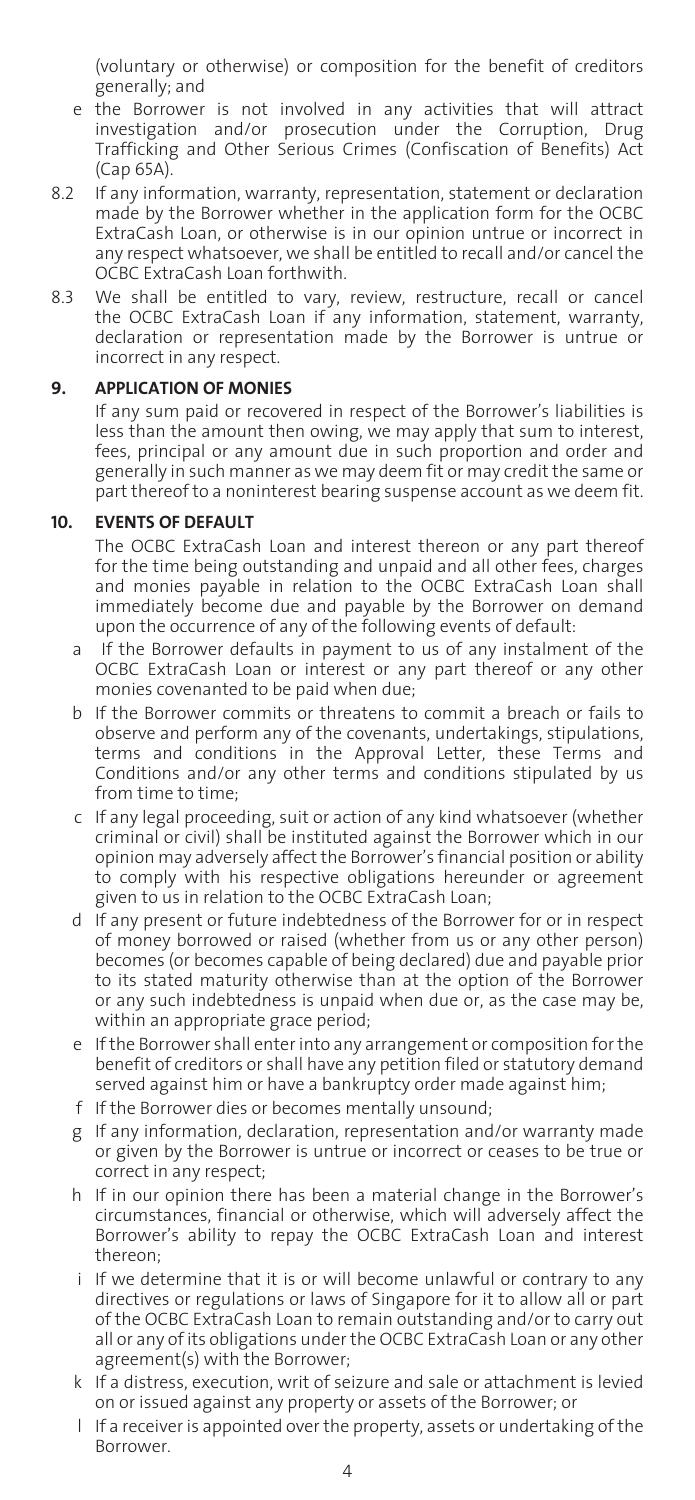# **11. STATEMENT BINDING**

 A statement or certificate signed by our authorised officer stating the amount of monies for the time being due, owing or payable to us by the Borrower shall in the absence of manifest error, be conclusive and binding on the Borrower.

# **12. RIGHT OF SET-OFF**

 We shall be entitled at any time and without notice to the Borrower to combine or consolidate all or any of the accounts and liabilities of the Borrower with or to us, or set-off or transfer any sum or sums standing in credit in one or more of such accounts in or towards the satisfaction of any of the liabilities of the Borrower on the Account or any other account or accounts (wherever situate) or in any other respect whether such liabilities be actual or contingent, joint or several or such account be held singly, jointly or jointly with any other person by the Borrower and notwithstanding that the balances on such accounts may not be expressed in the same currency and we shall be entitled to effect any conversion at our own rate of exchange.

# **13. RIGHT OF DEBIT**

 We shall have the right (but not the obligation) at any time and without prejudice to our other rights and remedies nor any prior notice to the Borrower to debit the Account with interest, charges, fees, GST, expenses, bank charges, accrued interest, overdue instalment payments and all other monies due and owing from the Borrower to us under or in connection with the OCBC ExtraCash Loan. If such debiting causes the Account to be overdrawn or further overdrawn (as the case may be) interest shall be payable accordingly at the rate of four point seven-five per cent (4.75%) per annum above our prevailing prime lending rate or such other rates as we may impose from time to time calculated on a daily basis on the actual number of days in the year subject to the applicable monthly minimum charge of such amount as may be prescribed by us from time to time.

# **14. RIGHT OF REVIEW**

 The OCBC ExtraCash Loan granted may be reviewed, restructured, reduced and/or cancelled from time to time by us at our absolute discretion. Upon such review, restructuring, reduction and/or cancellation, we may require all or part of the monies outstanding under the OCBC ExtraCash Loan to be repaid. Nothing in the Approval Letter or in these Terms and Conditions shall be deemed to impose on us any obligation either at law or in equity to make or to continue to make any disbursement(s) to the Borrower.

#### **15. INSURANCE**

- 15.1 The Borrower shall effect and maintain such insurance policies with such insurance companies for such amounts and on such terms and conditions as we may require from time to time. Such insurance must remain effective for as long as the OCBC ExtraCash Loan remains outstanding and shall be used towards payment of the monies owing under the OCBC ExtraCash Loan.
- 15.2 Notwithstanding such insurance, the Borrower shall at all times remain fully liable to us for the full amount of indebtedness due under the Approval Letter and these Terms and Conditions and all other monies for the time being due to us.

# **16. DISCLOSURE**

16.1 The Borrower irrevocably and unconditionally consents for us to disclose any customer information (as defined in the Banking Act (Cap 19) (the "Banking Act") relating to the Borrower or any information whatsoever relating to the Borrower as we shall consider appropriate to any person to whom disclosure is permitted or required by any statutory provision or law or to any other person wherever situate for any purpose whatsoever and it is hereby agreed that we may disclose the foregoing information to the fullest extent permitted by the Banking Act or any other statutory provision or law. Without prejudice to the foregoing, the Borrower further consents to such disclosure to any credit bureau or any other organisation or corporation set up for the purpose of collecting and providing information relating to the credit standing of persons, and to the disclosure by such credit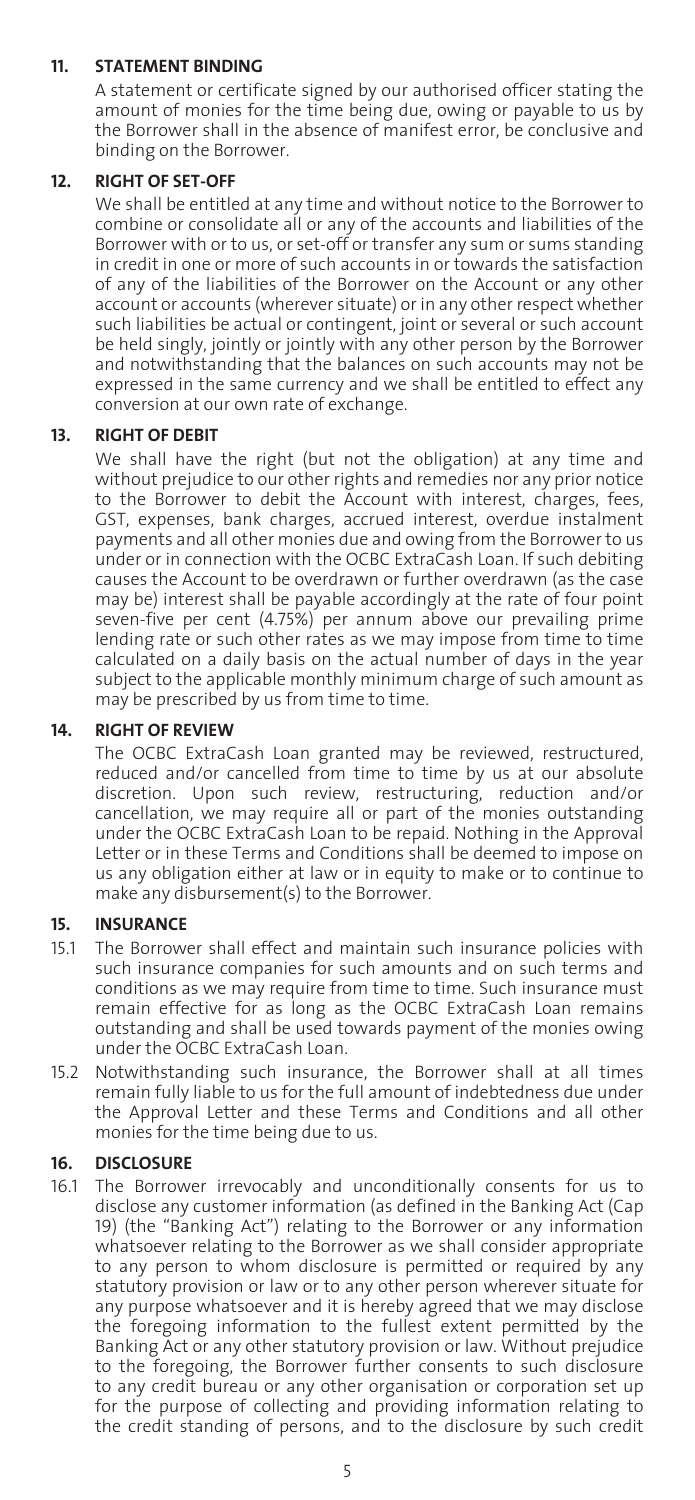bureau or other organisation or corporation to any member thereof, for the purposes of assessing my credit worthiness or for other purpose whatsoever.

16.2 The rights conferred on us herein shall be in addition to and shall not be in any way prejudiced or affected by any other agreement, expressed or implied, between the Borrower and us in relation to any information referred to herein nor shall any other agreement be in any way prejudiced or affected by any provision herein. This consent and provision shall survive the termination of any or all of the Borrower's accounts or facilities with us, and/or the termination of any relationship between the Borrower and us, for any reason whatsoever.

#### **16A. CREDIT STANDING AND CLAIMS**

- a The Borrower irrevocably agrees and consents to us sharing, whether in Singapore or overseas, the Borrower's credit standing with any credit reporting agencies, the Borrower's past and current employers (where applicable), and trade and professional bodies of which the Borrower was or is a member.
- b The Borrower further irrevocably agrees and consents to waiving all claims against us, our collection agents and/or other representatives ("Representatives"), and holding us and our Representatives harmless in connection with (i) any of the disclosures referenced in Clause 16A(a) and/or (ii) any claims, actions or proceedings we may commence against the Borrower in connection with the recovery of any sums owing to us.

# **17. OTHER TERMS AND CONDITIONS**

 The Borrower agrees that where applicable, these Terms and Conditions shall be read in conjunction with the Terms and Conditions Governing Deposit accounts, as well as the Terms and Conditions Governing OCBC Electronic Banking and/or other Electronic Services as amended, supplemented or varied and/or modified from time to time. In the event of conflict between the provisions under these Terms and Conditions, the Terms and Conditions Governing Deposit Accounts, the Terms and Conditions Governing OCBC Electronic Banking and/or other Electronic Services, the provisions of these Terms and Conditions shall prevail.

#### **18. WAIVER**

- 18.1 The Bank may waive any breach by the Borrower of the terms of the OCBC ExtraCash Loan. No such waiver of any such breach shall prejudice the rights of the Bank in respect of any other or subsequent breach of the terms of the Approval Letter of these Terms and Conditions, any waiver or consent by the Bank may be subject to such conditions as the Bank may deem fit.
- 18.2 Notwithstanding the fact that we may have delayed or failed or omitted to exercise any right, power, privilege, claim or remedy available to it on default by the Borrower, we shall not be held to have waived or condoned or acquiesced in such default and may at any time thereafter exercise all or any of the remedies available to it and any delay or indulgence on the part of us in taking steps to enforce any rights or remedies conferred on or available to it shall not be held to prejudice or to be a waiver of its rights of action in respect thereof.

#### **19. EXPENSES AND TAXES**

- 19.1 The Borrower shall pay on demand and indemnify us against:
	- a all charges or fees in respect of the OCBC ExtraCash Loan and the Account of such amounts as stated in the OCBC ExtraCash Loan Pricing Guide and OCBC Pricing Guide as well as all GST, stamp duties, registration fees, legal fees, administrative fees, and out-of pocket expenses incurred by us in connection with the OCBC ExtraCash Loan and the preparation, execution, registration of any security documents required by us and perfection of the security, and all other documents required by us in relation to the OCBC ExtraCash Loan; and
	- b all legal fees as between solicitor and client on an indemnity basis and all other reasonable costs and disbursements in connection with demanding and enforcing payment of monies due and owing to us under or in connection with the OCBC ExtraCash Loan Loan, and
	- c without prejudice to the above, all abortive legal costs and expenses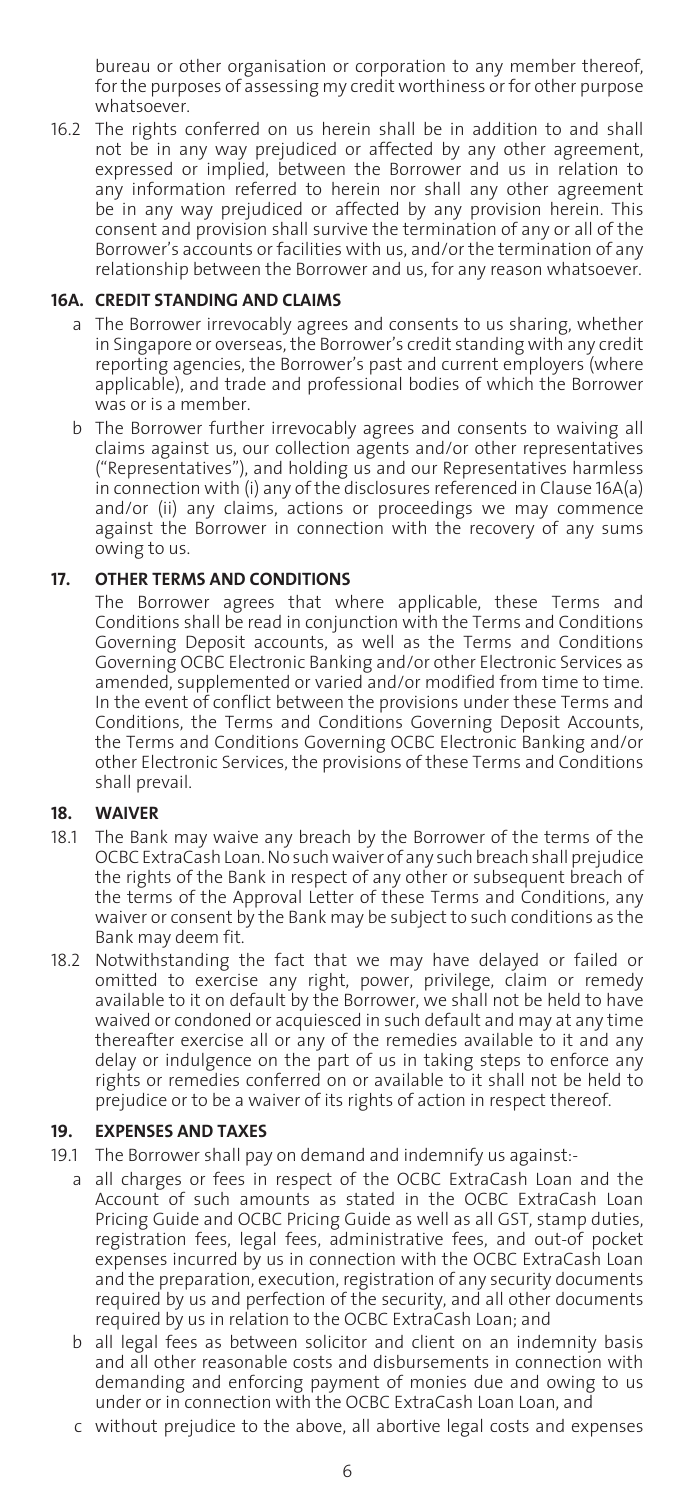incurred by us whether due to our decision to cancel the OCBC ExtraCash Loan, the Borrower's failure or refusal to proceed with the OCBC ExtraCash Loan or otherwise.

19.2 Without prejudice to Clause 13, we shall be entitled but shall not be obliged to pay the sums mentioned in Clause 19.1 hereinabove on behalf of the Borrower in which event the Borrower shall forthwith reimburse us all such sums paid together with interest thereon at the prevailing rate applicable to the OCBC ExtraCash Loan or such other rate as we may determine from time to time, calculated from the date of payment by us up to the date of full repayment by the Borrower, such interest to be payable as well after as before judgment and accumulating by way of compound interest.

# **20. [Deliberately left blank]**

## **21. NOTICES, SERVICE OF DOCUMENTS AND PROCESS**

- 21.1 Any notice, demand, document (including but not limited to any Writ of Summons or other originating process relating to or by which any legal proceedings against the Borrower that are commenced by us) or any other correspondence, may be sent to or served, by or on behalf of us (including by any person or firm acting as our agent or solicitor), whether in Singapore or overseas, on the Borrower (notwithstanding his or her death, mental incapacity or bankruptcy) by leaving it at, or by posting it to, or despatching it by facsimile transmission, electronic mail or other Internet or online communication channels, or by any other means, to the Specified Address (as hereafter defined), including without limitation messages sent to the Specified Address or to user account(s) which we determine to be associated with the Borrower via postings, messaging or chat systems on social media or other online services. The Borrower agrees that any such statement, notice, demand, document or any other correspondence so left at or sent or despatched to the Borrower shall be effective and deemed to have been received by that Borrower:
	- a if it is delivered by hand, when it was left at the Specified Address;
	- b if by post, on the day immediately following the date of despatch; or
	- c if sent by facsimile transmission, electronic mail or through the aforesaid Internet or online communication channels, or any other means not expressly referenced in Clause 21.1(a) to (c) herein, immediately on despatch.

 The Borrower further agrees and accepts that service of any documents (including Writ of Summons or other originating process) in accordance with this Clause, shall be deemed to be good and valid service on the Borrower, notwithstanding that such documents may not have been received by that Borrower or returned undelivered. In addition to these methods of service referenced herein, we may serve any document on the Borrower via any other method permitted by law.

 For the purposes of this Clause 21, "Specified Address" means any of the Borrower's contact details (including but not limited to addresses, facsimile numbers, and electronic mail addresses) stated in the Approval Letter and any other contact details:

- a which the Borrower may provide to us from time to time;
- b which we may obtain from reliable sources as determined by us (including via third parties and the Borrower's online user accounts); and/or
- c from which any correspondence from the Borrower or purported to be from the Borrower was sent or despatched to us.
- 21.2 A statement signed by our authorised officer stating the date upon which any notice, document, correspondence or demand was posted shall in the absence of manifest error be prima facie evidence of the date upon which that notice, document, correspondence or demand was posted.
- 21.3 If there is more than one Borrower, all notices, documents, correspondence or demands sent to any one of the Borrowers shall be deemed to be sent or served upon all such persons and shall be binding on each and every Borrower.
- 21.4 Notices and other correspondence required to be given to us shall be sent to our address specified in the Approval Letter (or to such other address as may from time to time be given by us for the purpose). Any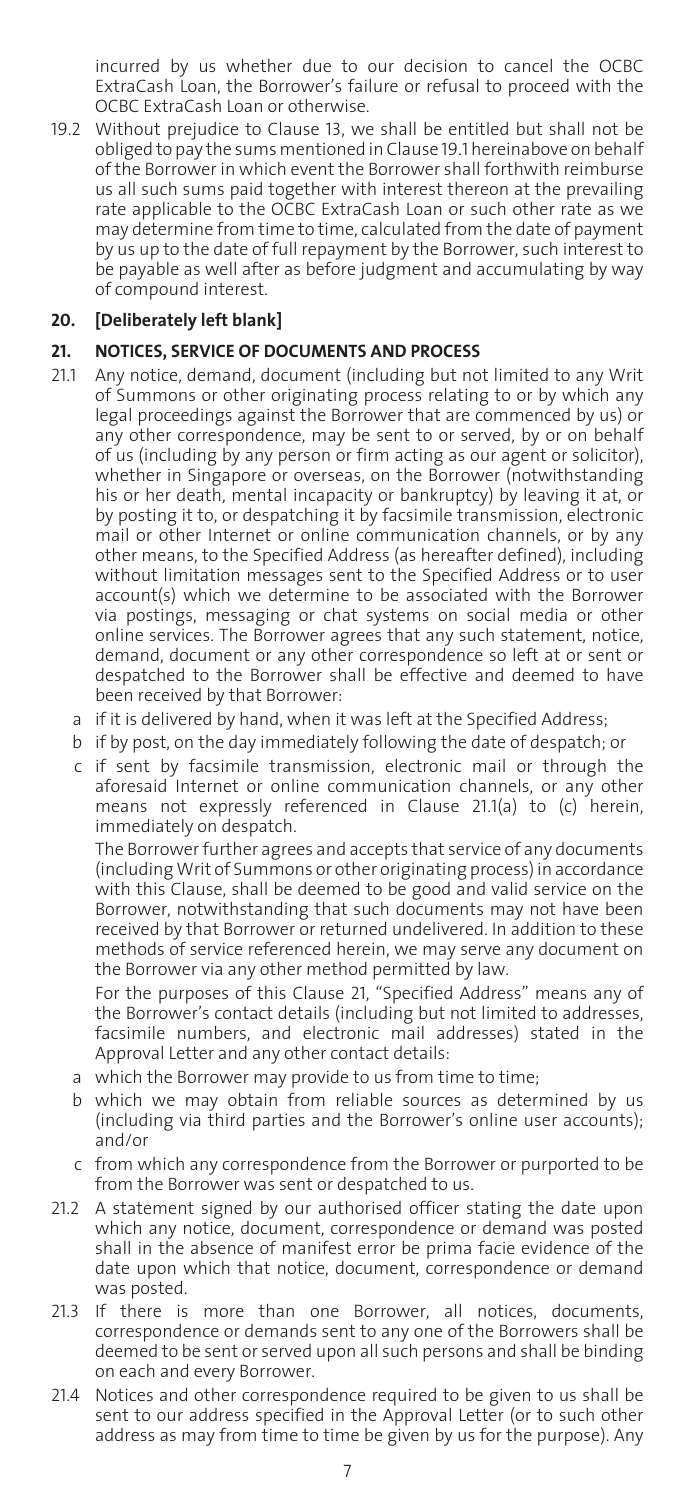such notice shall be deemed to have been given or received at the time of acknowledgement of receipt by our authorised officer.

21.5 Any change in the postal, electronic mail addresses, contact particulars or place of business or residence of the Borrower must be promptly notified to us in writing or in any other manner as we may agree.

# **22. GOODS AND SERVICES TAX**

 In the event that any GST or any other taxes, levies or charges whatsoever are now or hereafter required by law to be paid on or in respect of any sums payable to us or any other matters under or relating to the OCBC ExtraCash Loan or any security relating to the OCBC ExtraCash Loan, the same shall be borne by the Borrower and the Borrower shall pay to us the amount of any such GST or other taxes, levies or charges (or such part thereof which the law does not prohibit us from collecting from the Borrower) on or before the same becomes due under law, in addition to all other sums payable to us in relation to the OCBC ExtraCash Loan and the Borrower shall indemnify us against payment thereof.

# **23. SEVERABILITY**

 If any provision or part of a provision of these Terms and Conditions shall be, or be determined by any competent tribunal or authority to be illegal, invalid or unenforceable, such provision shall to the extent necessary to avoid such illegality, invalidity or unenforceability, be severed from these Terms and Conditions and deemed to be of no effect, and the remainder of these Terms and Conditions shall remain in full force and effect.

# **24. RIGHT TO VARY**

- 24.1 We shall have the absolute discretion to vary, modify and supplement these Terms and Conditions (the "Variations") and the Variations shall be deemed to be part of the same and be binding upon the Borrower. The Variations shall take effect from the date stated in our notice to the Borrower which date, in most instances, shall be no less than 30 days from the date of the notice. We may at our absolute discretion notify the Borrower of the Variations via:
	- a publishing such variations in the statement(s) of account sent to the Borrower;
	- b displaying such variations at our branches or automated teller machines
	- c our website(s);
	- d letter or electronic mail;
	- e publishing such variations in any newspapers; or
	- f such other means of communication as we may determine at our absolute discretion.
- 24.2 If the Borrower does not accept the Variations, the Borrower shall forthwith repay to us all monies owing under the Approval Letter and these Terms and Conditions. Where the Borrower continues to use the OCBC ExtraCash Loan or if the OCBC ExtraCash Loan remains outstanding after such notification, the Borrower shall be deemed to have agreed with and accepted the Variations.
- 24.3 We may at any time at our absolute discretion vary the amount of any fees or charges payable by the Borrower as stated in the OCBC Pricing Guide. We shall notify the Borrower of such variations which shall take effect from the date stated in the notice to the Borrower which date, in most instances, shall be no less than 30 days from the date of the notice.

#### **25. SUCCESSORS AND ASSIGNS**

- 25.1 The terms and conditions in the Approval Letter and these Terms and Conditions shall continue to be valid and binding for all purposes notwithstanding any change by amalgamation, consolidation or otherwise which may be made in our constitution.
- 25.2 The Borrower shall have no right to assign or transfer any of his rights hereunder and shall remain fully liable for all of his agreements, liabilities and obligations under the Approval Letter and these Terms and Conditions.
- 25.3 We may assign all or any part of our rights or transfer all or any part of our obligations under the Approval Letter and these Terms and Conditions without the consent of the Borrower.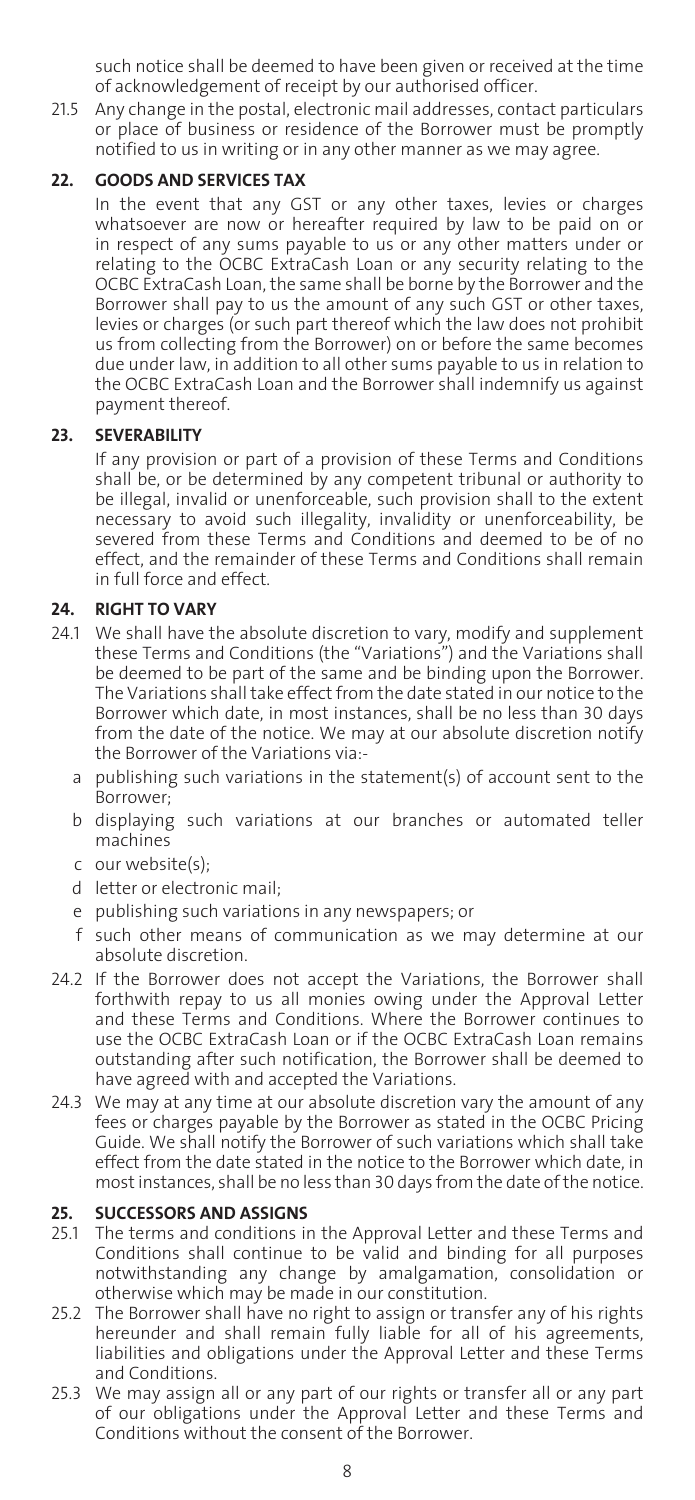# **26. THIRD PARTY RIGHTS**

 A person who is not a party to any agreement governed by the Approval Letter and these Terms and Conditions has no right under the Contracts (Rights of Third Parties) Act (Cap 53B) to enforce any of the terms and conditions in the Approval Letter and these Terms and Conditions.

# **27. GOVERNING LAW AND JURISDICTION**

- 27.1 These Terms and Conditions and all matters relating to the OCBC ExtraCash Loan shall be governed by and construed in accordance with the laws of Singapore and the Borrower hereby irrevocably submits to the non-exclusive jurisdiction of the courts of Singapore.
- 27.2 Nothing in this Clause shall limit our right to take proceedings against the Borrower in any other court of competent jurisdiction, and the Borrower irrevocably agrees to waive any objection to any proceedings that we may commence against the Borrower on the grounds of venue or on the grounds that the proceedings have been brought in an inconvenient forum or other similar grounds. The taking of such proceedings against the Borrower in one or more jurisdictions shall not preclude the taking of proceedings against the Borrower in any other jurisdiction, whether concurrently or not.

# **PRICING GUIDE:**

| <b>Personal Income</b>                | S\$20,000 - S\$29,999                                     | \$\$30,000 and above                                                |
|---------------------------------------|-----------------------------------------------------------|---------------------------------------------------------------------|
| <b>Interest Rate</b>                  | 22% p.a.                                                  | 15% p.a.                                                            |
| Processing Fee                        | S\$100                                                    | S\$200 or 2% of the<br>approved loan amount,<br>whichever is higher |
| Late Fee                              | S\$80                                                     |                                                                     |
| Early Partial /<br>Full Repayment Fee | 3% of amount to be repaid<br>(S\$1,000 minimum repayment) |                                                                     |
| <b>Restructuring Fee</b>              | 3% of outstanding loan amount                             |                                                                     |